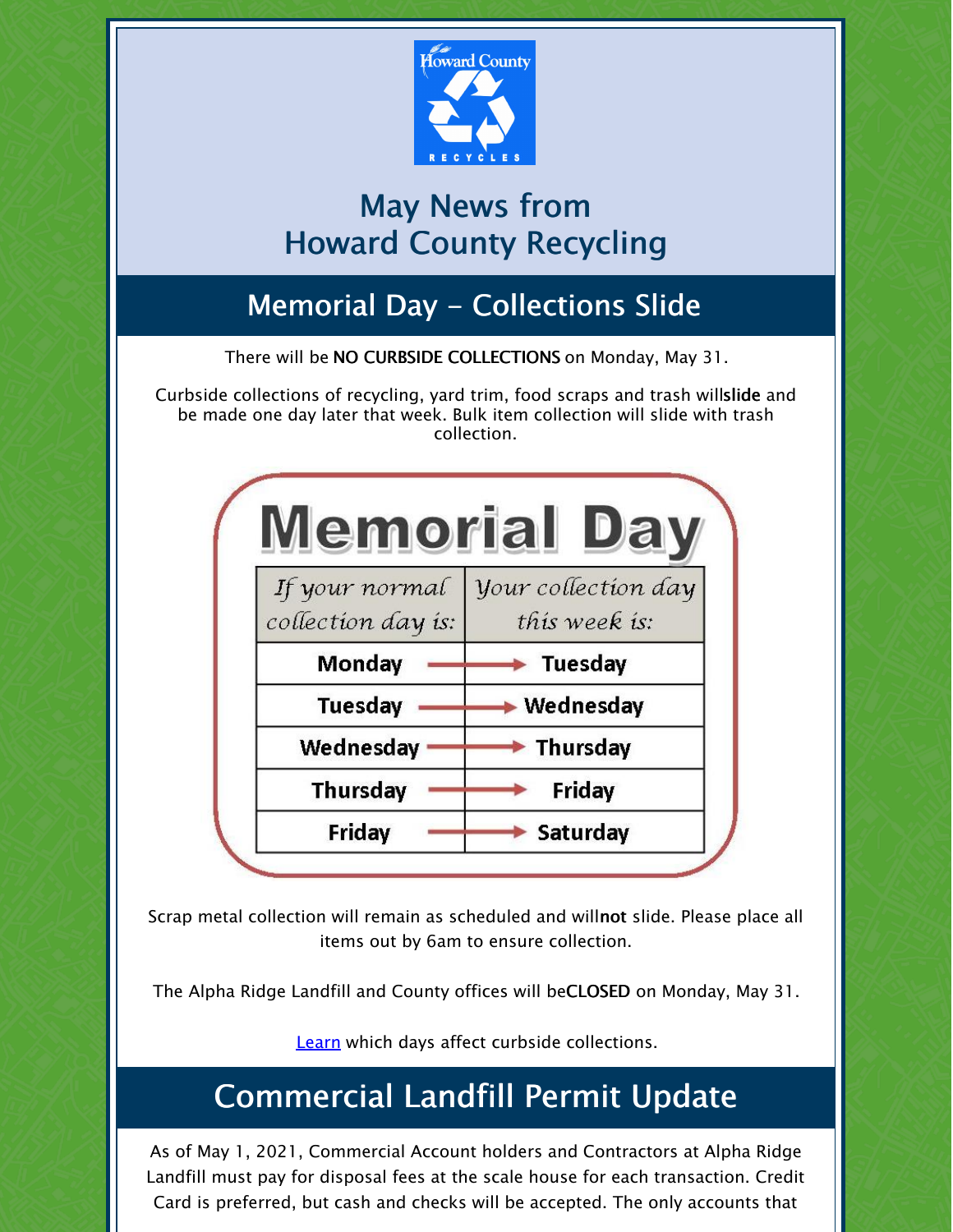will be billed will be those with an active credit account and deposit on file.

See **[Commercial](https://www.howardcountymd.gov/Departments/Public-Works/Bureau-Of-Environmental-Services/Alpha-Ridge-Landfill) Permits** for credit account application.

Billing for April 2021 charges and other previous billing must be paid by May 31.

### "Mini" GreenFest 2021 Results

On Saturday, April 10th, a "mini" GreenFest event was held at Howard Community College. This outdoor event included a small native plant sale & document shredding. 40 rain barrels and 50 compost bins were distributed to residents. About 20,000 lbs of sensitive documents were shredded on-site.



Online workshops, presentations and vendor bios are still available on our [website](https://www.howardcountymd.gov/Departments/County-Administration/Community-Sustainability/GreenFest). A special thanks to all our vendors, college staff and volunteers who helped make our "mini" GreenFest possible.

We'll see you all in 2022!

# Rain Barrel Giveaways

#### Rain Barrel Giveaways will resume for limited time!

Due to COVID, all public in-person rain barrel workshops are canceled.

In lieu of in-person demonstrations, an online training is available to Howard County residents. Once all training material is complete, residents can pick up a free rain barrel (limit one per household).



Rain barrel pickups will be held on certain Saturdays from May-September at the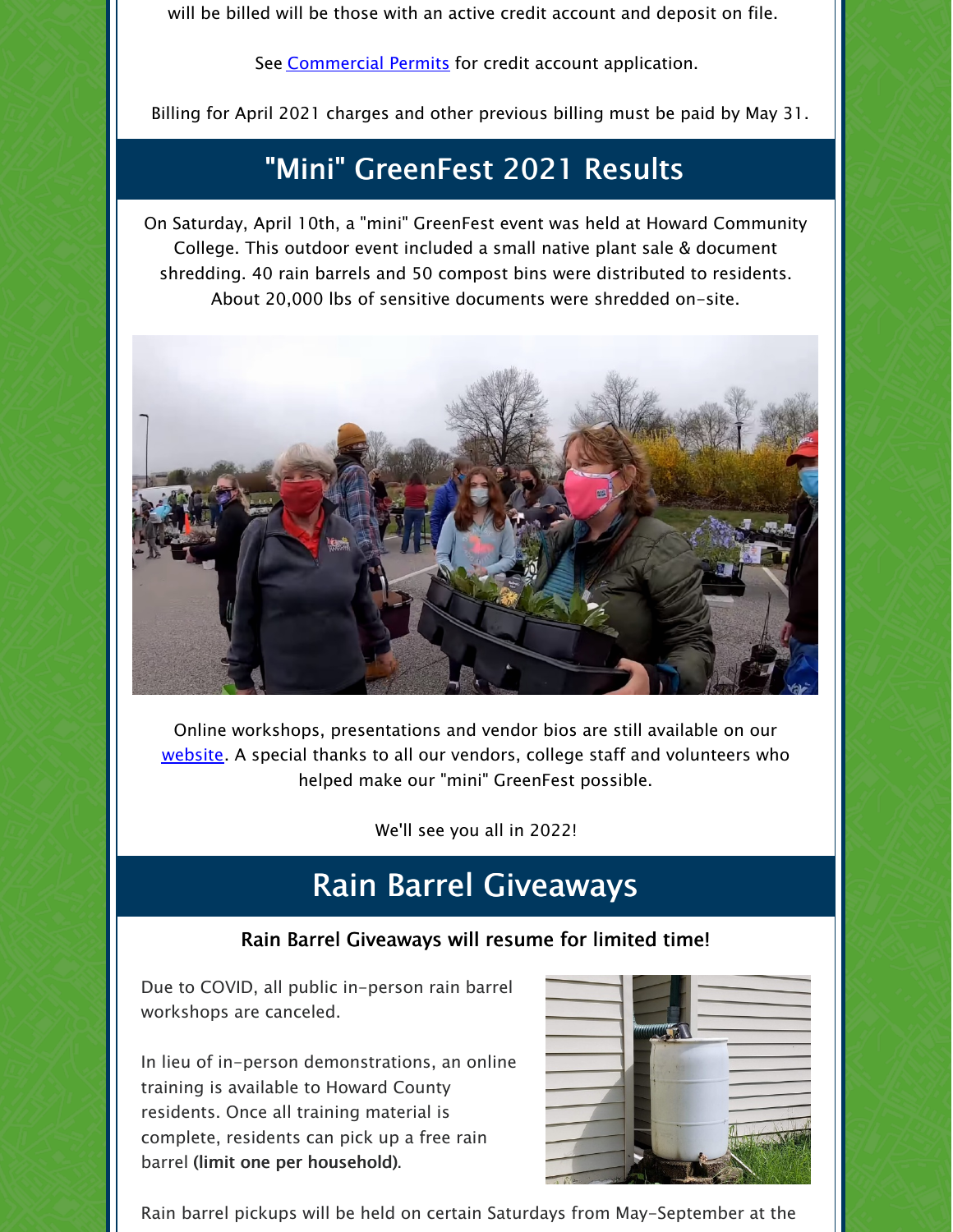gazebo at the Alpha Ridge Landfill. When collecting your rain barrel please be sure to wear a mask and follow social distancing protocols.

> [Complete](https://form.jotform.com/210903955758162) the online training

### Takeout Containers



Ordering takeout from local restaurants and food establishments is a great way to support businesses during this difficult time.

But what can do you with all that packaging?

Whether it's plastic clamshells, cardboard boxes, or rigid plastics, our [Sustainable](https://www.howardcountymd.gov/Departments/Public-Works/Bureau-Of-Environmental-Services/Recycling/Know-Before-You-Throw/Sustainable-Shopping) Shopping page is there to help you navigate best disposal options for the many types of carryout containers. Download our *quide* here.

Is something missing from our list? Send us an email with a photo of the container and we'll let you how to recycle or dispose it.



# Yard Trim Collection Reminder



The 2021 Yard Trim season has resumed!

Remember: areas receiving yard trim collection must set material out in paper bags, bins or bundles. Yard trim in plastic bags will not be accepted.

Material must be out by 6am of collection day.

For all collections guidelines, please visit our [website](https://www.howardcountymd.gov/Departments/Public-Works/Bureau-Of-Environmental-Services/Curbside-Collections#Yard-Trim-66).